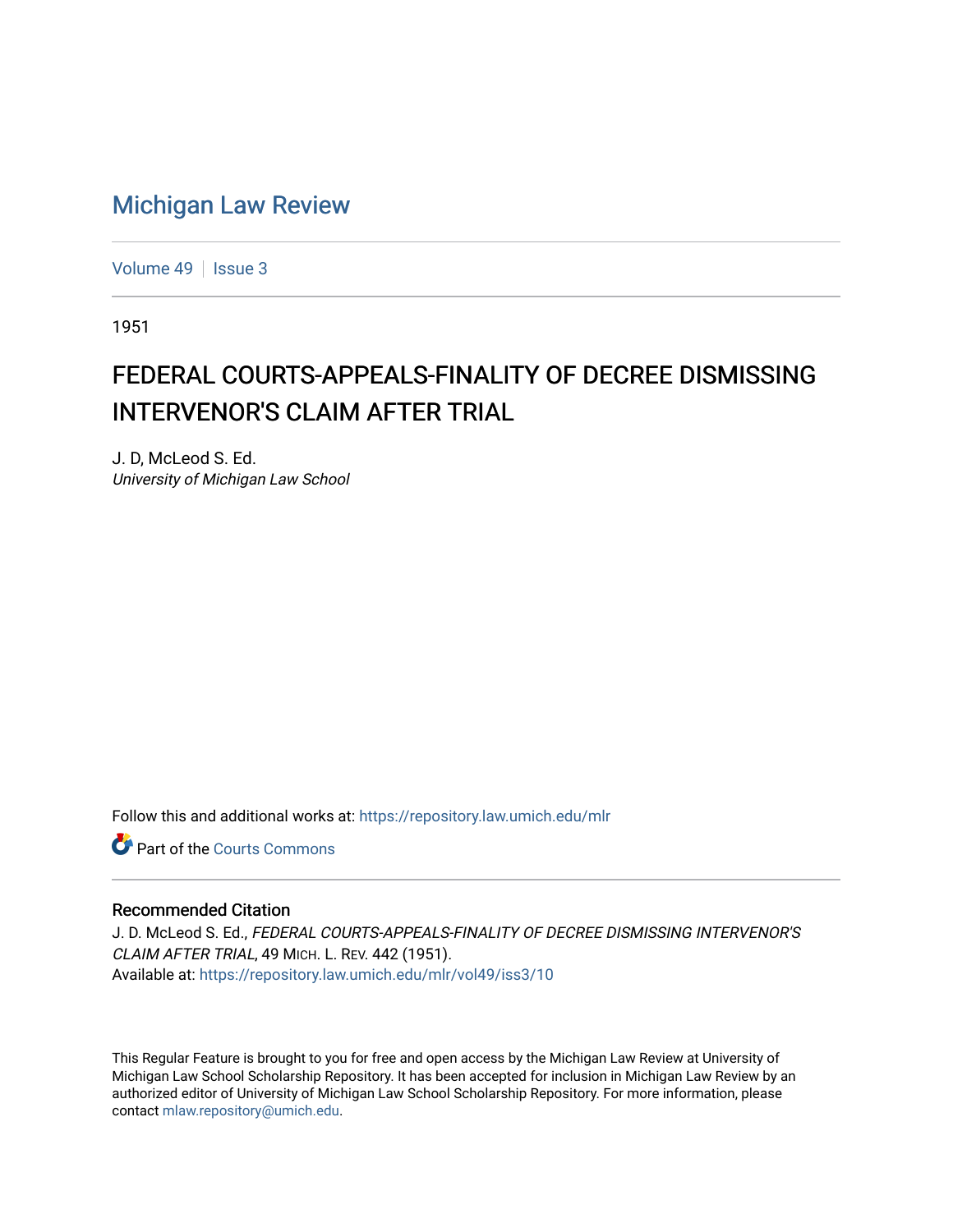FEDERAL COURTS-APPEALS-FINALITY OF DECREE DISMISSING INTERVENOR'S CLAIM APTER TRIAL-Dickinson, a promoter of Petroleum, sued Lloyd, his fellow promoter, to impress an equitable lien on certain stock in Lloyd's possession. Petroleum and some of its shareholders known as the ''Rinke subscribers" intervened, seeking to have the stock issue canceled because of fraud, and to recover damages for secret profits gained through breach of fiduciary duty to the corporation. In 1947, after trial, a decree was entered. Claims of both Dickinson and Lloyd were dismissed. Judgment against them was entered in favor of the class of subscribers, the decree providing that the several claims of the individual subscribers be liquidated for the purpose of fixing the share of each in the recovery. The corporation was given judgment for certain shares of stock in the hands of Lloyd's administrators. The remainder of the corporation's claims were dismissed, but the court retained jurisdiction for the purpose of supervising certain stock distributions by the corporation. In 1948, in a "final decree," so labelled, apportionment of the recovery among the "Rinke subscribers" was made. The corporation now seeks to appeal from the 1948 decree. *Held*, appeal dismissed. The 1947 decree was final as to the corporation, and appeal should properly have been taken from that decree. *Dickinson v. Petroleum Conversion Carp.,* 338 U.S. 507, 70 S. Ct. 322 (1950).

Jurisdiction of the court of appeals extends to appeals from "final decisions,"<sup>1</sup> with certain statutory exceptions.<sup>2</sup> In several cases, it has been held that the denial of the right to intervene, when that right is absolute, is "final" for purposes of the statute.3 On the other hand, when intervention is discretionary,

162 Stat. L. 929 (1948), 28 U.S.C.A. (1949) §1291. Deciding what decisions are fuiaJ. has 'been a somce o£ considerable judicial confusion and despair. Clark v. Taylor, (2d Cir. 1947) 163 F. (2d) 940, 945 (dissent); McGourkey v. Toledo and Ohio Centnl R. Co., 146 U.S. 536, 13 S.Ct. 170 (1892). See also, Crick, "The Fmal Judgment as a Basis for Appeal," 41 YALE L.J. 539 (1932); 49 YALE L.J. 1476 (1940); 56 YALE L.J. 141 (1946); 47 CoL. L. RBv. 239 (1947); comment, 47 MICH. L. RBv. 233 (1948).

2 62 Stat. L. 929 (1948), 28 U.S.C.A. (1949) §1292.<br>3 Brotherhood of Railroad Trainmen v. B. & O. R. Co., 331 U.S. 519, 67 S.Ct. 1387 (1947); Missouri-Kansas Pipe Line Co. v. United States, 312 U.S. 502, 61 S.Ct. 666 (1941).